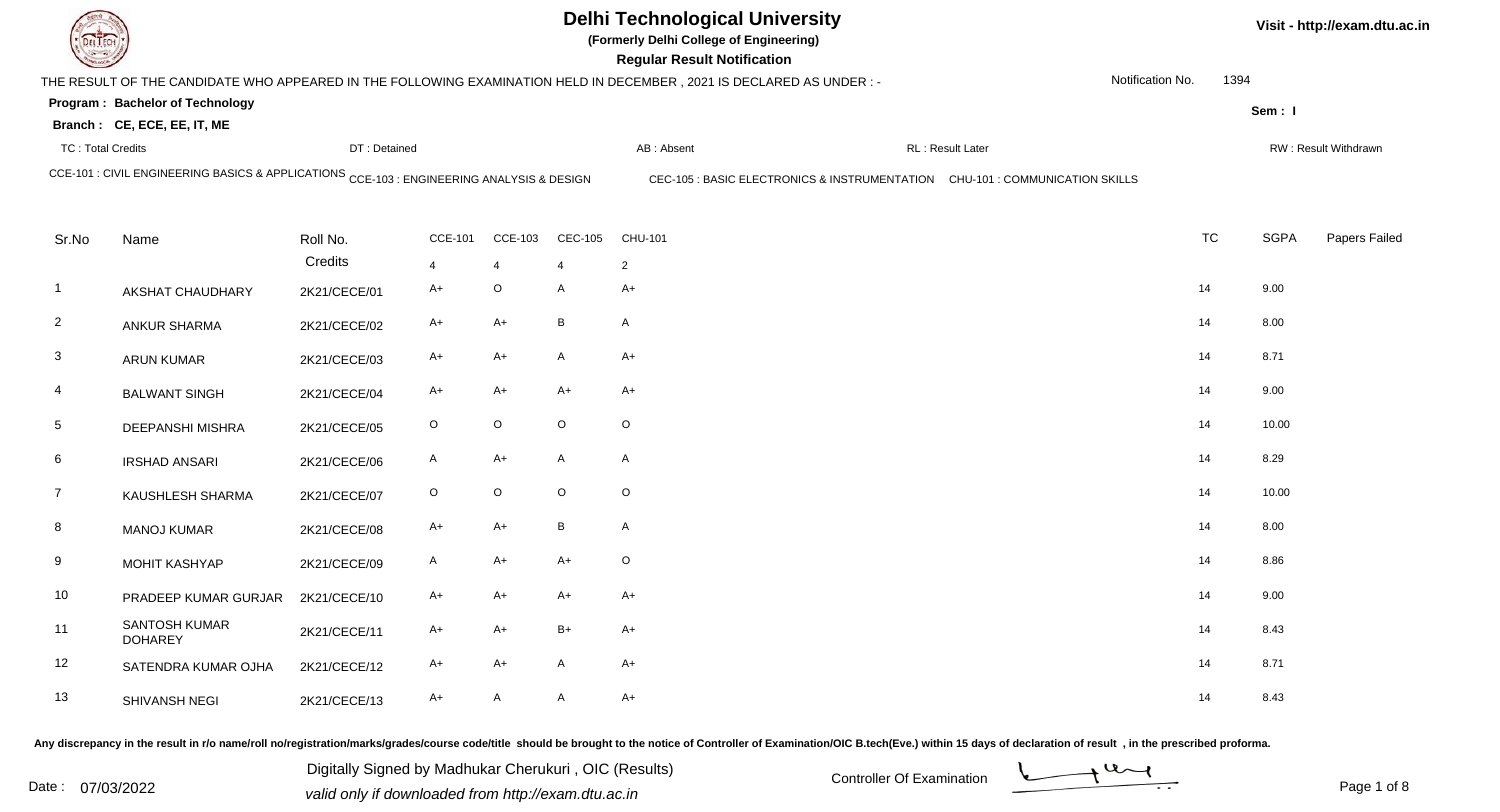| DEL TECH                 |                                                                                           |                     |                        |                           |                | <b>Delhi Technological University</b><br>(Formerly Delhi College of Engineering)<br><b>Regular Result Notification</b> |                   |                  |           |             | Visit - http://exam.dtu.ac.in |
|--------------------------|-------------------------------------------------------------------------------------------|---------------------|------------------------|---------------------------|----------------|------------------------------------------------------------------------------------------------------------------------|-------------------|------------------|-----------|-------------|-------------------------------|
|                          |                                                                                           |                     |                        |                           |                | THE RESULT OF THE CANDIDATE WHO APPEARED IN THE FOLLOWING EXAMINATION HELD IN DECEMBER, 2021 IS DECLARED AS UNDER :-   |                   | Notification No. | 1394      |             |                               |
|                          | Program: Bachelor of Technology<br>Branch: CE, ECE, EE, IT, ME                            |                     |                        |                           |                |                                                                                                                        |                   |                  |           | Sem: I      |                               |
| <b>TC: Total Credits</b> |                                                                                           | DT: Detained        |                        |                           |                | AB: Absent                                                                                                             | RL : Result Later |                  |           |             | RW: Result Withdrawn          |
|                          | CCE-101 : CIVIL ENGINEERING BASICS & APPLICATIONS CCE-103 : ENGINEERING ANALYSIS & DESIGN |                     |                        |                           |                | CEC-105 : BASIC ELECTRONICS & INSTRUMENTATION CHU-101 : COMMUNICATION SKILLS                                           |                   |                  |           |             |                               |
| Sr.No                    | Name                                                                                      | Roll No.<br>Credits | <b>CCE-101</b>         | <b>CCE-103</b>            | <b>CEC-105</b> | CHU-101                                                                                                                |                   |                  | <b>TC</b> | <b>SGPA</b> | Papers Failed                 |
| 14                       | SIVASUBRAMANIYAN P                                                                        | 2K21/CECE/14        | $\overline{4}$<br>$A+$ | $\overline{4}$<br>$A+$    | $\mathsf{A}$   | $\overline{2}$<br>$\circ$                                                                                              |                   |                  | 14        | 8.86        |                               |
| 15                       | TINKU KUMAR BAIRWA                                                                        | 2K21/CECE/15        | A+                     | $\mathsf{A}$              | A              | $A+$                                                                                                                   |                   |                  | 14        | 8.43        |                               |
| 16                       | <b>VAIBHAV PANCHAL</b>                                                                    | 2K21/CECE/16        | A                      | $\boldsymbol{\mathsf{A}}$ | A              | $A+$                                                                                                                   |                   |                  | 14        | 8.14        |                               |
| 17                       | <b>VEDANT KUMAR</b>                                                                       | 2K21/CECE/17        | $A+$                   | $\mathsf{A}$              | B+             | A                                                                                                                      |                   |                  | 14        | 8.00        |                               |
| 18                       | <b>VICKY</b>                                                                              | 2K21/CECE/18        | $\mathsf{A}$           | $A+$                      | $A+$           | $A+$                                                                                                                   |                   |                  | 14        | 8.71        |                               |
| 19                       | <b>HARSH KUMAR</b>                                                                        | 2K21/CECE/19        | A+                     | $A+$                      | A              | $A+$                                                                                                                   |                   |                  | 14        | 8.71        |                               |
| 20                       | <b>MANISH KUMAR</b>                                                                       | 2K21/CECE/20        | A+                     | $\mathsf{A}$              | $B+$           | A                                                                                                                      |                   |                  | 14        | 8.00        |                               |
| 21                       | MOHIT VERMA                                                                               | 2K21/CECE/21        | A+                     | $A+$                      | A              | $\circ$                                                                                                                |                   |                  | 14        | 8.86        |                               |
| 22                       | SWARNENDU MAITY                                                                           | 2K21/CECE/22        | A+                     | $A+$                      | $B+$           | $A+$                                                                                                                   |                   |                  | 14        | 8.43        |                               |

Any discrepancy in the result in r/o name/roll no/registration/marks/grades/course code/title should be brought to the notice of Controller of Examination/OIC B.tech(Eve.) within 15 days of declaration of result ,in the p

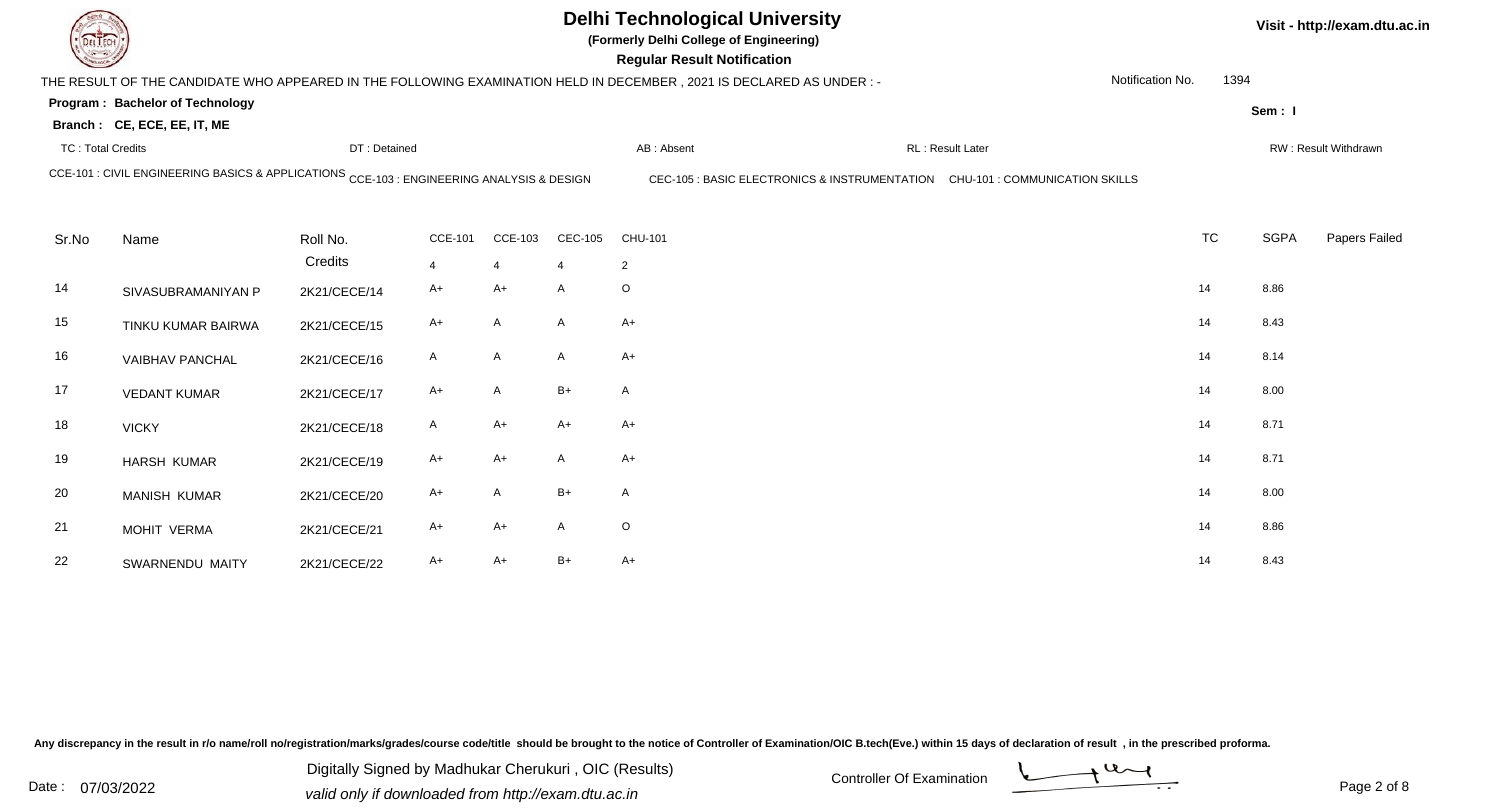**(Formerly Delhi College of Engineering)**

**Regular Regular Results Notification** 

| <b>Country of Charles</b> |                                          |                                        |                |         |                | <b>Regular Result Notification</b>                                                                                   |                                |                  |           |             |                      |
|---------------------------|------------------------------------------|----------------------------------------|----------------|---------|----------------|----------------------------------------------------------------------------------------------------------------------|--------------------------------|------------------|-----------|-------------|----------------------|
|                           |                                          |                                        |                |         |                | THE RESULT OF THE CANDIDATE WHO APPEARED IN THE FOLLOWING EXAMINATION HELD IN DECEMBER, 2021 IS DECLARED AS UNDER :- |                                | Notification No. | 1394      |             |                      |
|                           | Program: Bachelor of Technology          |                                        |                |         |                |                                                                                                                      |                                |                  |           | Sem: I      |                      |
|                           | Branch: CE, ECE, EE, IT, ME              |                                        |                |         |                |                                                                                                                      |                                |                  |           |             |                      |
| <b>TC: Total Credits</b>  |                                          | DT: Detained                           |                |         |                | AB: Absent                                                                                                           | RL: Result Later               |                  |           |             | RW: Result Withdrawn |
|                           | <b>CMA-101 : ENGINEERING MATHEMATICS</b> | CEE-101 : NETWORK ANALYSIS & SYNTHESIS |                |         |                | CEE-103 : ENGINEERING ANALYSIS & DESIGN                                                                              | CHU-101 : COMMUNICATION SKILLS |                  |           |             |                      |
|                           |                                          |                                        |                |         |                |                                                                                                                      |                                |                  |           |             |                      |
| Sr.No                     | Name                                     | Roll No.                               | <b>CMA-101</b> | CEE-101 | CEE-103        | CHU-101                                                                                                              |                                |                  | <b>TC</b> | <b>SGPA</b> | Papers Failed        |
|                           |                                          | Credits                                | $\overline{4}$ | 4       | $\overline{4}$ | $\overline{2}$                                                                                                       |                                |                  |           |             |                      |
| 23                        | <b>ABHISHEK KUMAR</b>                    | 2K21/CEEE/01                           | $B+$           | A+      | A+             | A+                                                                                                                   |                                | 14               |           | 8.43        |                      |
| 24                        | ADITYA CHAUHAN                           | 2K21/CEEE/02                           | $B+$           | A       | $A+$           | A+                                                                                                                   |                                | 14               |           | 8.14        |                      |
| 25                        | AJAY KUMAR VERMA                         | 2K21/CEEE/03                           | A+             | A+      | $A+$           | A+                                                                                                                   |                                | 14               |           | 9.00        |                      |
| 26                        | AMIT KUMAR JAISWAL                       | 2K21/CEEE/04                           | A              | A+      | A              | A+                                                                                                                   |                                | 14               |           | 8.43        |                      |
| 27                        | AMIT KUMAR TIWARI                        | 2K21/CEEE/05                           | A+             | $A+$    | $\mathsf O$    | $A+$                                                                                                                 |                                | 14               |           | 9.29        |                      |
| 28                        | AMREETI KUMARI                           | 2K21/CEEE/06                           | A              | A+      | $A+$           | $A+$                                                                                                                 |                                | 14               |           | 8.71        |                      |
| 29                        | <b>ANIKET MISHRA</b>                     | 2K21/CEEE/07                           | A+             | $A+$    | $A+$           | $A+$                                                                                                                 |                                | 14               |           | 9.00        |                      |
| 30                        | ANIL KUMAR PAL                           | 2K21/CEEE/08                           | $\circ$        | $\circ$ | $A+$           | $A+$                                                                                                                 |                                | 14               |           | 9.57        |                      |
| 31                        | ARVINDRA KUMAR PANDEY                    | 2K21/CEEE/09                           | A+             | $A+$    | $A+$           | $A+$                                                                                                                 |                                | 14               |           | 9.00        |                      |
| 32                        | <b>ATIF MONIR</b>                        | 2K21/CEEE/10                           | A              | A+      | $A+$           | A+                                                                                                                   |                                | 14               |           | 8.71        |                      |
| 33                        | <b>AVINASH SHAHI</b>                     | 2K21/CEEE/11                           | $B+$           | A+      | $A+$           | $A+$                                                                                                                 |                                | 14               |           | 8.43        |                      |
| 34                        | AVINASH JARIYAL                          | 2K21/CEEE/12                           | A              | A+      | $\circ$        | $A+$                                                                                                                 |                                | 14               |           | 9.00        |                      |
| 35                        | <b>BIRESH KUMAR</b>                      | 2K21/CEEE/13                           | B+             | A       | $\mathsf O$    | $\mathsf{A}$                                                                                                         |                                | 14               |           | 8.29        |                      |

Any discrepancy in the result in r/o name/roll no/registration/marks/grades/course code/title should be brought to the notice of Controller of Examination/OIC B.tech(Eve.) within 15 days of declaration of result, in the pr

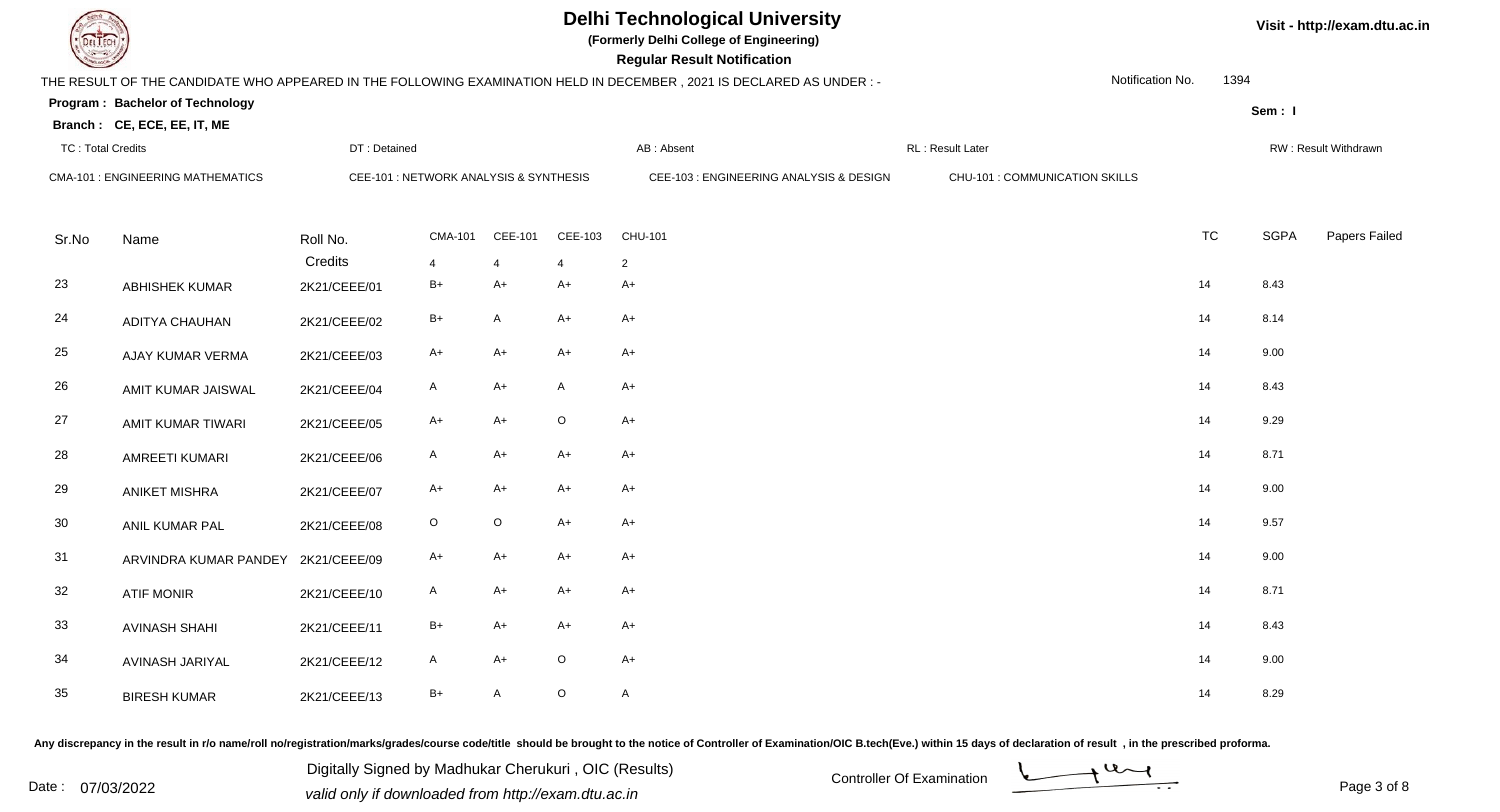**(Formerly Delhi College of Engineering)**

**Regular Regular Results Notification** 

| <b>Country</b>           |                                          |                         |                                        |         |                               | <b>Regular Result Notification</b>                                                                                   |                                |                  |           |             |                      |
|--------------------------|------------------------------------------|-------------------------|----------------------------------------|---------|-------------------------------|----------------------------------------------------------------------------------------------------------------------|--------------------------------|------------------|-----------|-------------|----------------------|
|                          |                                          |                         |                                        |         |                               | THE RESULT OF THE CANDIDATE WHO APPEARED IN THE FOLLOWING EXAMINATION HELD IN DECEMBER, 2021 IS DECLARED AS UNDER :- |                                | Notification No. | 1394      |             |                      |
|                          | Program: Bachelor of Technology          |                         |                                        |         |                               |                                                                                                                      |                                |                  |           | Sem: I      |                      |
|                          | Branch: CE, ECE, EE, IT, ME              |                         |                                        |         |                               |                                                                                                                      |                                |                  |           |             |                      |
| <b>TC: Total Credits</b> |                                          | DT: Detained            |                                        |         |                               | AB: Absent                                                                                                           | RL: Result Later               |                  |           |             | RW: Result Withdrawn |
|                          | <b>CMA-101 : ENGINEERING MATHEMATICS</b> |                         | CEE-101 : NETWORK ANALYSIS & SYNTHESIS |         |                               | CEE-103 : ENGINEERING ANALYSIS & DESIGN                                                                              | CHU-101 : COMMUNICATION SKILLS |                  |           |             |                      |
|                          |                                          |                         |                                        |         |                               |                                                                                                                      |                                |                  |           |             |                      |
| Sr.No                    | Name                                     | Roll No.                | <b>CMA-101</b>                         | CEE-101 | CEE-103                       | CHU-101                                                                                                              |                                |                  | <b>TC</b> | <b>SGPA</b> | Papers Failed        |
| 36                       | <b>CHANDER SHEKHAR</b>                   | Credits<br>2K21/CEEE/14 | $\overline{4}$<br>$A+$                 | 4<br>A+ | $\overline{4}$<br>$\mathsf O$ | $\overline{2}$<br>$A+$                                                                                               |                                |                  | 14        | 9.29        |                      |
|                          |                                          |                         |                                        |         |                               |                                                                                                                      |                                |                  |           |             |                      |
| 37                       | <b>CHANDU KUMAR GIRI</b>                 | 2K21/CEEE/15            | $\mathsf{A}$                           | A       | $\mathsf O$                   | $A+$                                                                                                                 |                                |                  | 14        | 8.71        |                      |
| 38                       | <b>CHARAN SINGH</b>                      | 2K21/CEEE/16            | $\mathsf{A}$                           | $A+$    | $\mathsf{A}$                  | $A+$                                                                                                                 |                                |                  | 14        | 8.43        |                      |
| 39                       | <b>DEEPAK KUMAR</b>                      | 2K21/CEEE/17            | $B+$                                   | $A+$    | $A+$                          | $A+$                                                                                                                 |                                |                  | 14        | 8.43        |                      |
| 40                       | <b>DINESH GAUTAM</b>                     | 2K21/CEEE/18            | $B+$                                   | A       | $A+$                          | $A+$                                                                                                                 |                                |                  | 14        | 8.14        |                      |
| 41                       | <b>GEETANJALI</b>                        | 2K21/CEEE/19            | A                                      | A       | $A+$                          | $A+$                                                                                                                 |                                |                  | 14        | 8.43        |                      |
| 42                       | <b>HARISH</b>                            | 2K21/CEEE/20            | $B+$                                   | A       | $A+$                          | $A+$                                                                                                                 |                                |                  | 14        | 8.14        |                      |
| 43                       | <b>HIMANSHU</b>                          | 2K21/CEEE/21            | $B+$                                   | A       | $A+$                          | $A+$                                                                                                                 |                                |                  | 14        | 8.14        |                      |
| 44                       | <b>HIMANSHU PATWAL</b>                   | 2K21/CEEE/22            | A                                      | A       | $A+$                          | $\mathsf{A}$                                                                                                         |                                |                  | 14        | 8.29        |                      |
| 45                       | <b>JYOTI KUMARI</b>                      | 2K21/CEEE/23            | $B+$                                   | A       | $A+$                          | $A+$                                                                                                                 |                                |                  | 14        | 8.14        |                      |
| 46                       | <b>KAMAL KISHOR</b>                      | 2K21/CEEE/24            | A                                      | A       | $A+$                          | $A+$                                                                                                                 |                                |                  | 14        | 8.43        |                      |
| 47                       | MANISHA YADAV                            | 2K21/CEEE/25            | $\mathsf{A}$                           | $\circ$ | $\mathsf O$                   | $A+$                                                                                                                 |                                |                  | 14        | 9.29        |                      |
| 48                       | <b>MOHINI GUPTA</b>                      | 2K21/CEEE/26            | A                                      | A       | $\mathsf O$                   | $\circ$                                                                                                              |                                |                  | 14        | 8.86        |                      |

Any discrepancy in the result in r/o name/roll no/registration/marks/grades/course code/title should be brought to the notice of Controller of Examination/OIC B.tech(Eve.) within 15 days of declaration of result, in the pr

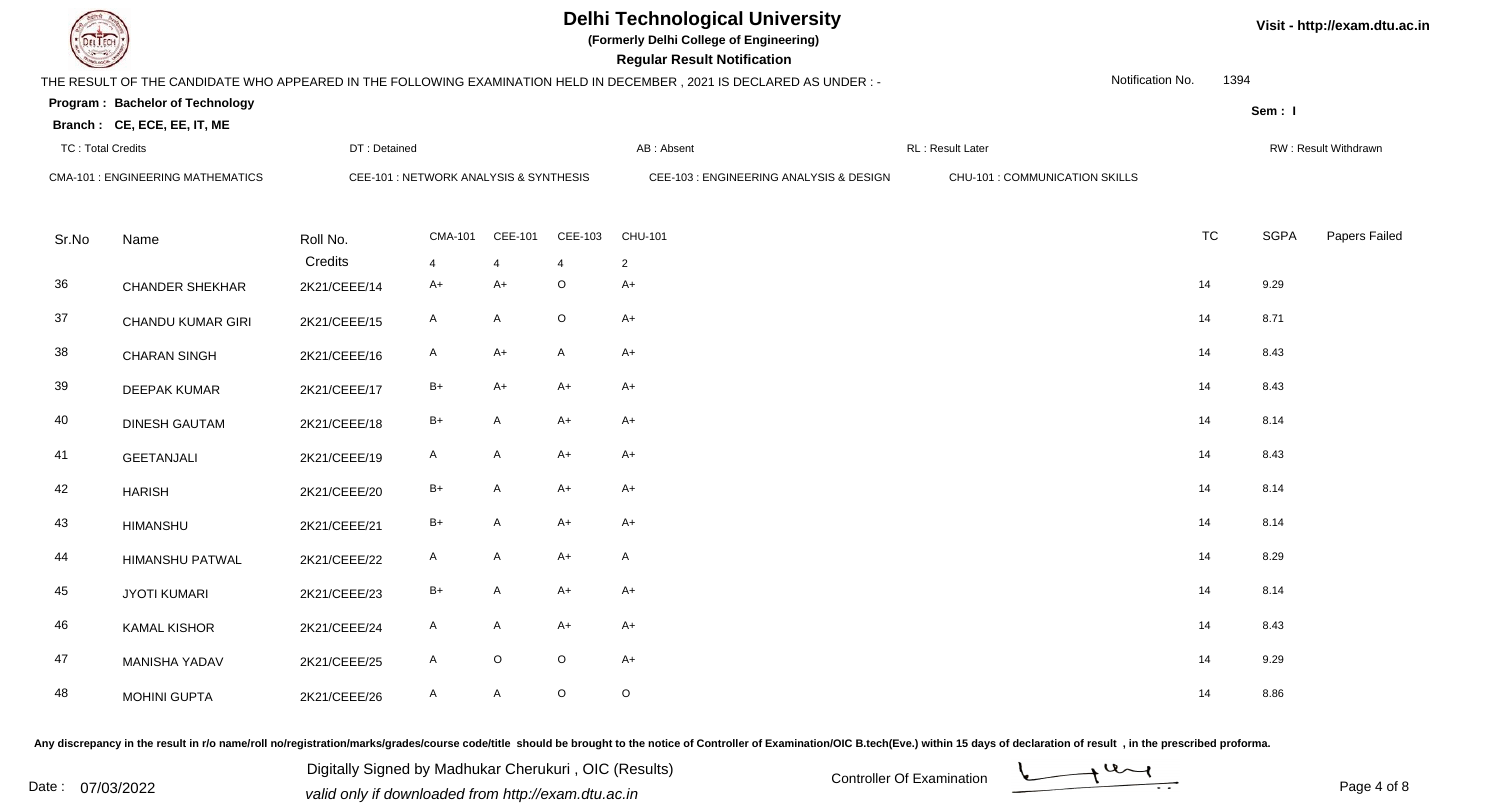**(Formerly Delhi College of Engineering)**

**Regular Regular Results Notification** 

| <b>Country</b>           |                                          |              |                                        |                |                | <b>Regular Result Notification</b>                                                                                   |                                |                  |           |             |                      |
|--------------------------|------------------------------------------|--------------|----------------------------------------|----------------|----------------|----------------------------------------------------------------------------------------------------------------------|--------------------------------|------------------|-----------|-------------|----------------------|
|                          |                                          |              |                                        |                |                | THE RESULT OF THE CANDIDATE WHO APPEARED IN THE FOLLOWING EXAMINATION HELD IN DECEMBER, 2021 IS DECLARED AS UNDER :- |                                | Notification No. | 1394      |             |                      |
|                          | Program: Bachelor of Technology          |              |                                        |                |                |                                                                                                                      |                                |                  |           | Sem: I      |                      |
|                          | Branch: CE, ECE, EE, IT, ME              |              |                                        |                |                |                                                                                                                      |                                |                  |           |             |                      |
| <b>TC: Total Credits</b> |                                          | DT: Detained |                                        |                |                | AB: Absent                                                                                                           | RL: Result Later               |                  |           |             | RW: Result Withdrawn |
|                          | <b>CMA-101 : ENGINEERING MATHEMATICS</b> |              | CEE-101 : NETWORK ANALYSIS & SYNTHESIS |                |                | CEE-103 : ENGINEERING ANALYSIS & DESIGN                                                                              | CHU-101 : COMMUNICATION SKILLS |                  |           |             |                      |
|                          |                                          |              |                                        |                |                |                                                                                                                      |                                |                  |           |             |                      |
| Sr.No                    | Name                                     | Roll No.     | <b>CMA-101</b>                         | CEE-101        | CEE-103        | CHU-101                                                                                                              |                                |                  | <b>TC</b> | <b>SGPA</b> | Papers Failed        |
|                          |                                          | Credits      | $\overline{4}$                         | $\overline{4}$ | $\overline{4}$ | $\overline{2}$                                                                                                       |                                |                  |           |             |                      |
| 49                       | <b>MUKESH PANDIT</b>                     | 2K21/CEEE/27 | B                                      | A              | $A+$           | $A+$                                                                                                                 |                                |                  | 14        | 7.86        |                      |
| 50                       | MUKESH KUMAR THAKUR                      | 2K21/CEEE/28 | A                                      | A              | $A+$           | $A+$                                                                                                                 |                                |                  | 14        | 8.43        |                      |
| 51                       | NANDINI GUPTA                            | 2K21/CEEE/29 | A                                      | A+             | $A+$           | $A+$                                                                                                                 |                                |                  | 14        | 8.71        |                      |
| 52                       | NARENDER KUMAR                           | 2K21/CEEE/30 | $B+$                                   | $A+$           | $A+$           | $A+$                                                                                                                 |                                |                  | 14        | 8.43        |                      |
| 53                       | PAWAN KUMAR                              | 2K21/CEEE/31 | $\mathsf{A}$                           | A              | $A+$           | $A+$                                                                                                                 |                                |                  | 14        | 8.43        |                      |
| 54                       | PUNEET SHARMA                            | 2K21/CEEE/32 | A                                      | A+             | $A+$           | A+                                                                                                                   |                                |                  | 14        | 8.71        |                      |
| 55                       | <b>RAHUL</b>                             | 2K21/CEEE/33 | A+                                     | $A+$           | $A+$           | $A+$                                                                                                                 |                                |                  | 14        | 9.00        |                      |
| 56                       | RAJESH KAUSHAL                           | 2K21/CEEE/34 | $B+$                                   | $A+$           | $A+$           | $A+$                                                                                                                 |                                |                  | 14        | 8.43        |                      |
| 57                       | <b>RASHID ALI</b>                        | 2K21/CEEE/35 | B                                      | $A+$           | $A+$           | $A+$                                                                                                                 |                                |                  | 14        | 8.14        |                      |
| 58                       | RINKU SHARMA                             | 2K21/CEEE/36 | $B+$                                   | $A+$           | $A+$           | $A+$                                                                                                                 |                                |                  | 14        | 8.43        |                      |
| 59                       | <b>RISHABH SINGH</b>                     | 2K21/CEEE/37 | $\circ$                                | $\circ$        | $A+$           | $A+$                                                                                                                 |                                |                  | 14        | 9.57        |                      |
| 60                       | SACHIN KUMAR TIWARI                      | 2K21/CEEE/38 | A+                                     | A              | $A+$           | $\circ$                                                                                                              |                                |                  | 14        | 8.86        |                      |
| 61                       | SARFRAJ ALAM                             | 2K21/CEEE/39 | $B+$                                   | A+             | $A+$           | $A+$                                                                                                                 |                                |                  | 14        | 8.43        |                      |

Any discrepancy in the result in r/o name/roll no/registration/marks/grades/course code/title should be brought to the notice of Controller of Examination/OIC B.tech(Eve.) within 15 days of declaration of result, in the pr

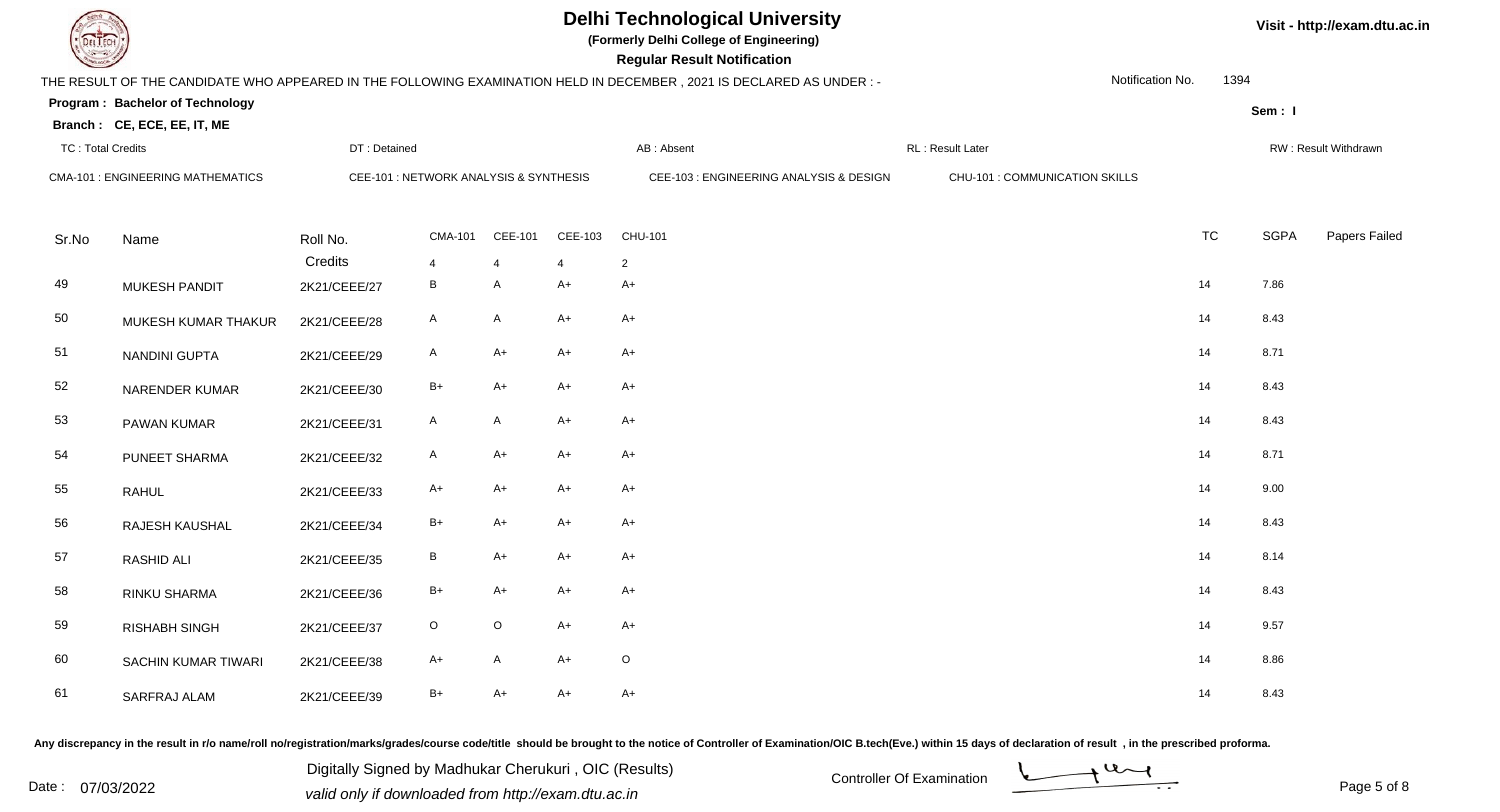**(Formerly Delhi College of Engineering)**

**Visit - http://exam.dtu.ac.in**

| <b>Courses of The Days of The Days of The Days of The Days of The Days of The Days of The Days of The Days of The Days of The Days of The Days of The Days of The Days of The Days of The Days of The Days of The Days of The Da</b> |                                          |              |                                        |                |                | <b>Regular Result Notification</b>                                                                                   |                                |                  |           |             |                      |
|--------------------------------------------------------------------------------------------------------------------------------------------------------------------------------------------------------------------------------------|------------------------------------------|--------------|----------------------------------------|----------------|----------------|----------------------------------------------------------------------------------------------------------------------|--------------------------------|------------------|-----------|-------------|----------------------|
|                                                                                                                                                                                                                                      |                                          |              |                                        |                |                | THE RESULT OF THE CANDIDATE WHO APPEARED IN THE FOLLOWING EXAMINATION HELD IN DECEMBER, 2021 IS DECLARED AS UNDER :- |                                | Notification No. | 1394      |             |                      |
|                                                                                                                                                                                                                                      | Program: Bachelor of Technology          |              |                                        |                |                |                                                                                                                      |                                |                  |           | Sem: I      |                      |
|                                                                                                                                                                                                                                      | Branch: CE, ECE, EE, IT, ME              |              |                                        |                |                |                                                                                                                      |                                |                  |           |             |                      |
| <b>TC: Total Credits</b>                                                                                                                                                                                                             |                                          | DT: Detained |                                        |                |                | AB: Absent                                                                                                           | RL: Result Later               |                  |           |             | RW: Result Withdrawn |
|                                                                                                                                                                                                                                      | <b>CMA-101 : ENGINEERING MATHEMATICS</b> |              | CEE-101 : NETWORK ANALYSIS & SYNTHESIS |                |                | CEE-103 : ENGINEERING ANALYSIS & DESIGN                                                                              | CHU-101 : COMMUNICATION SKILLS |                  |           |             |                      |
|                                                                                                                                                                                                                                      |                                          |              |                                        |                |                |                                                                                                                      |                                |                  |           |             |                      |
| Sr.No                                                                                                                                                                                                                                | Name                                     | Roll No.     | <b>CMA-101</b>                         | CEE-101        | CEE-103        | CHU-101                                                                                                              |                                |                  | <b>TC</b> | <b>SGPA</b> | Papers Failed        |
|                                                                                                                                                                                                                                      |                                          | Credits      | $\overline{4}$                         | $\overline{4}$ | $\overline{4}$ | $\overline{2}$                                                                                                       |                                |                  |           |             |                      |
| 62                                                                                                                                                                                                                                   | SHIV KUMAR YADAV                         | 2K21/CEEE/40 | $\mathsf{A}$                           | A              | $A+$           | $A+$                                                                                                                 |                                |                  | 14        | 8.43        |                      |
| 63                                                                                                                                                                                                                                   | <b>SHUBHAM</b>                           | 2K21/CEEE/41 | A+                                     | A              | $A+$           | A+                                                                                                                   |                                |                  | 14        | 8.71        |                      |
|                                                                                                                                                                                                                                      |                                          |              |                                        |                |                |                                                                                                                      |                                |                  |           |             |                      |
| 64                                                                                                                                                                                                                                   | <b>SURAJ</b>                             | 2K21/CEEE/42 | A                                      | A              | $A+$           | A+                                                                                                                   |                                |                  | 14        | 8.43        |                      |
| 65                                                                                                                                                                                                                                   | <b>VIKAS YADAV</b>                       | 2K21/CEEE/43 | A                                      | A+             | $A+$           | A+                                                                                                                   |                                |                  | 14        | 8.71        |                      |
| 66                                                                                                                                                                                                                                   | <b>VIKAS MISHRA</b>                      | 2K21/CEEE/44 | $A+$                                   | $\circ$        | $\circ$        | $A+$                                                                                                                 |                                |                  | 14        | 9.57        |                      |
| 67                                                                                                                                                                                                                                   | <b>VIKAS SINGH</b>                       | 2K21/CEEE/45 | ${\rm C}$                              | $\mathsf{A}$   | $A+$           | $\mathsf{A}$                                                                                                         |                                |                  | 14        | 7.43        |                      |
| 68                                                                                                                                                                                                                                   | <b>VIPIN RAWAL</b>                       | 2K21/CEEE/46 | $\circ$                                | $A+$           | $A+$           | $A+$                                                                                                                 |                                |                  | 14        | 9.29        |                      |
|                                                                                                                                                                                                                                      |                                          |              |                                        |                |                |                                                                                                                      |                                |                  |           |             |                      |
| 69                                                                                                                                                                                                                                   | <b>VISHAL SHARMA</b>                     | 2K21/CEEE/47 | A                                      | A              | $A+$           | $\circ$                                                                                                              |                                |                  | 14        | 8.57        |                      |
| 70                                                                                                                                                                                                                                   | <b>GAUARV BHARDWAJ</b>                   | 2K21/CEEE/48 | B                                      | A              | F              | $A+$                                                                                                                 |                                |                  | 10        | 5.29        | CEE-103,             |
| 71                                                                                                                                                                                                                                   | MOHD MUZZAMMIL                           | 2K21/CEEE/49 | A                                      | A+             | $A+$           | $A+$                                                                                                                 |                                |                  | 14        | 8.71        |                      |

Any discrepancy in the result in r/o name/roll no/registration/marks/grades/course code/title should be brought to the notice of Controller of Examination/OIC B.tech(Eve.) within 15 days of declaration of result, in the pr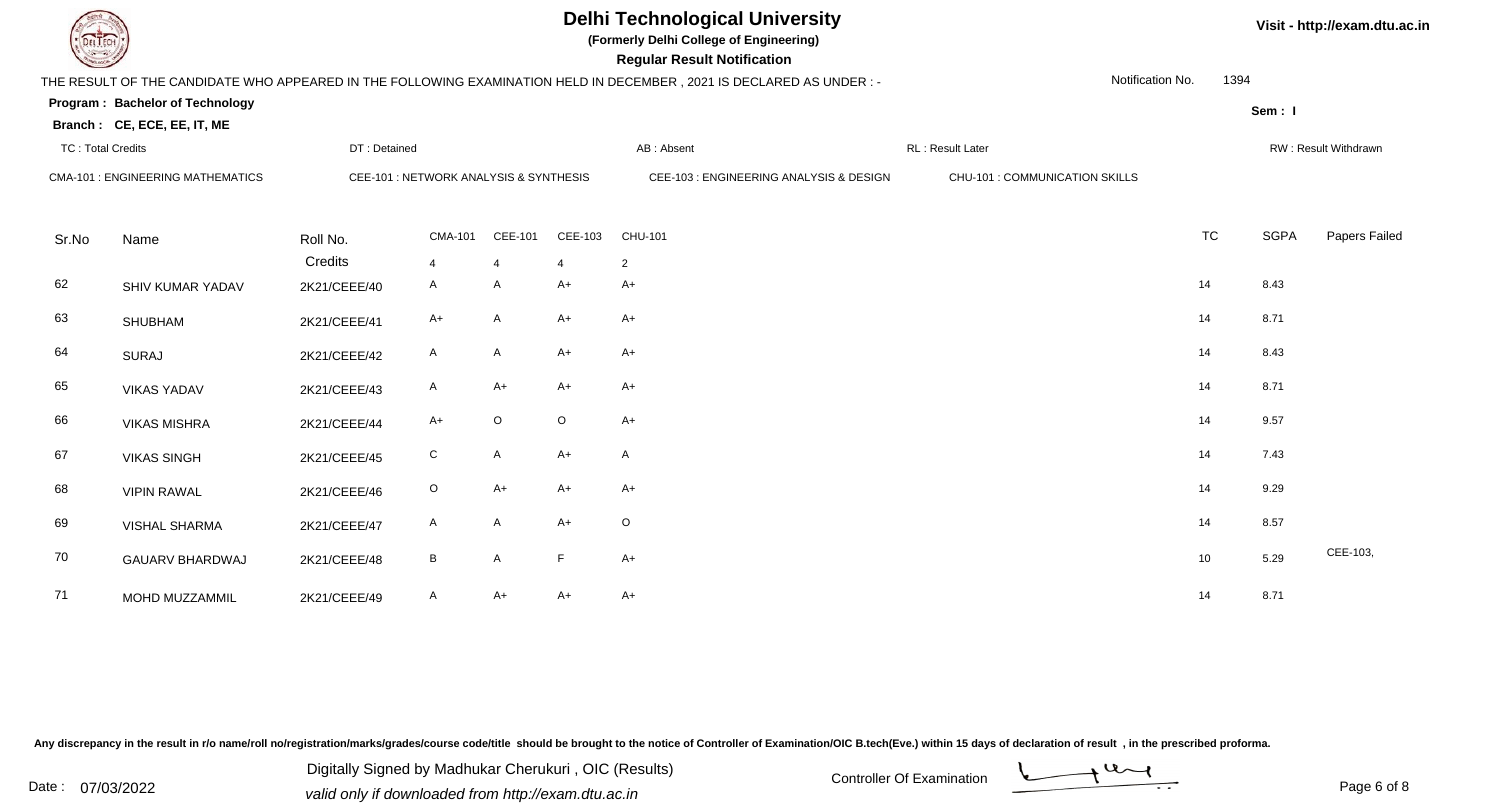

**(Formerly Delhi College of Engineering)**

| <b>Consultor of Persons</b> |                                        |                     |                                         |                |                | <b>Regular Result Notification</b>                                                                                   |                                |                  |           |             |                      |
|-----------------------------|----------------------------------------|---------------------|-----------------------------------------|----------------|----------------|----------------------------------------------------------------------------------------------------------------------|--------------------------------|------------------|-----------|-------------|----------------------|
|                             |                                        |                     |                                         |                |                | THE RESULT OF THE CANDIDATE WHO APPEARED IN THE FOLLOWING EXAMINATION HELD IN DECEMBER, 2021 IS DECLARED AS UNDER :- |                                | Notification No. | 1394      |             |                      |
|                             | <b>Program: Bachelor of Technology</b> |                     |                                         |                |                |                                                                                                                      |                                |                  |           | Sem: I      |                      |
|                             | Branch: CE, ECE, EE, IT, ME            |                     |                                         |                |                |                                                                                                                      |                                |                  |           |             |                      |
| <b>TC: Total Credits</b>    |                                        | DT: Detained        |                                         |                |                | AB: Absent                                                                                                           | RL: Result Later               |                  |           |             | RW: Result Withdrawn |
|                             | CEC-101 : ANALOG ELECTRONICS-I         |                     | CEC-103 : ENGINEERING ANALYSIS & DESIGN |                |                | CEE-107 : ELECTRONIC INSTRUMENTATION AND<br><b>MEASUREMENTS</b>                                                      | CHU-101 : COMMUNICATION SKILLS |                  |           |             |                      |
| Sr.No                       | Name                                   | Roll No.<br>Credits | CEC-101                                 | CEC-103        | CEE-107        | CHU-101                                                                                                              |                                |                  | <b>TC</b> | <b>SGPA</b> | Papers Failed        |
|                             |                                        |                     | $\overline{4}$                          | $\overline{4}$ | $\overline{4}$ | $\overline{2}$                                                                                                       |                                |                  |           |             |                      |
| 72                          | <b>AAKASH SINGH</b>                    | 2K21/CEEC/01        | $B+$                                    | A              | $A+$           | A                                                                                                                    |                                |                  | 14        | 8.00        |                      |
| 73                          | <b>ASHISH KUMAR</b>                    | 2K21/CEEC/02        | $B+$                                    | $B+$           | A              | A                                                                                                                    |                                |                  | 14        | 7.43        |                      |
| 74                          | <b>KOMAL</b>                           | 2K21/CEEC/03        | A+                                      | A+             | $A+$           | A                                                                                                                    |                                |                  | 14        | 8.86        |                      |
| 75                          | <b>KUNDAN KUMAR</b>                    | 2K21/CEEC/04        | $\circ$                                 | A+             | $A+$           | A+                                                                                                                   |                                |                  | 14        | 9.29        |                      |
| 76                          | PRIYA SINGH                            | 2K21/CEEC/06        | $\circ$                                 | A              | $A+$           | A+                                                                                                                   |                                |                  | 14        | 9.00        |                      |
| 77                          | <b>SURAJ KUMAR</b>                     | 2K21/CEEC/07        | A                                       | A              | $B+$           | A+                                                                                                                   |                                |                  | 14        | 7.86        |                      |
| 78                          | SURBHI CHOPRA                          | 2K21/CEEC/08        | A+                                      | A              | $\mathsf O$    | $\mathsf O$                                                                                                          |                                |                  | 14        | 9.14        |                      |
| 79                          | <b>VIJAY PRAKASH PATHAK</b>            | 2K21/CEEC/09        | A                                       | $B+$           | $A+$           | A                                                                                                                    |                                |                  | 14        | 8.00        |                      |
| 80                          | <b>SHUBHAM RAWAT</b>                   | 2K21/CEEC/10        | A                                       | $B+$           | C              | $A+$                                                                                                                 |                                |                  | 14        | 7.00        |                      |

Any discrepancy in the result in r/o name/roll no/registration/marks/grades/course code/title should be brought to the notice of Controller of Examination/OIC B.tech(Eve.) within 15 days of declaration of result, in the pr

Date : 07/03/2022 Valid only if downloaded from http://exam.dtu.ac.in<br>
Date : 07/03/2022 valid only if downloaded from http://exam.dtu.ac.in Digitally Signed by Madhukar Cherukuri , OIC (Results)